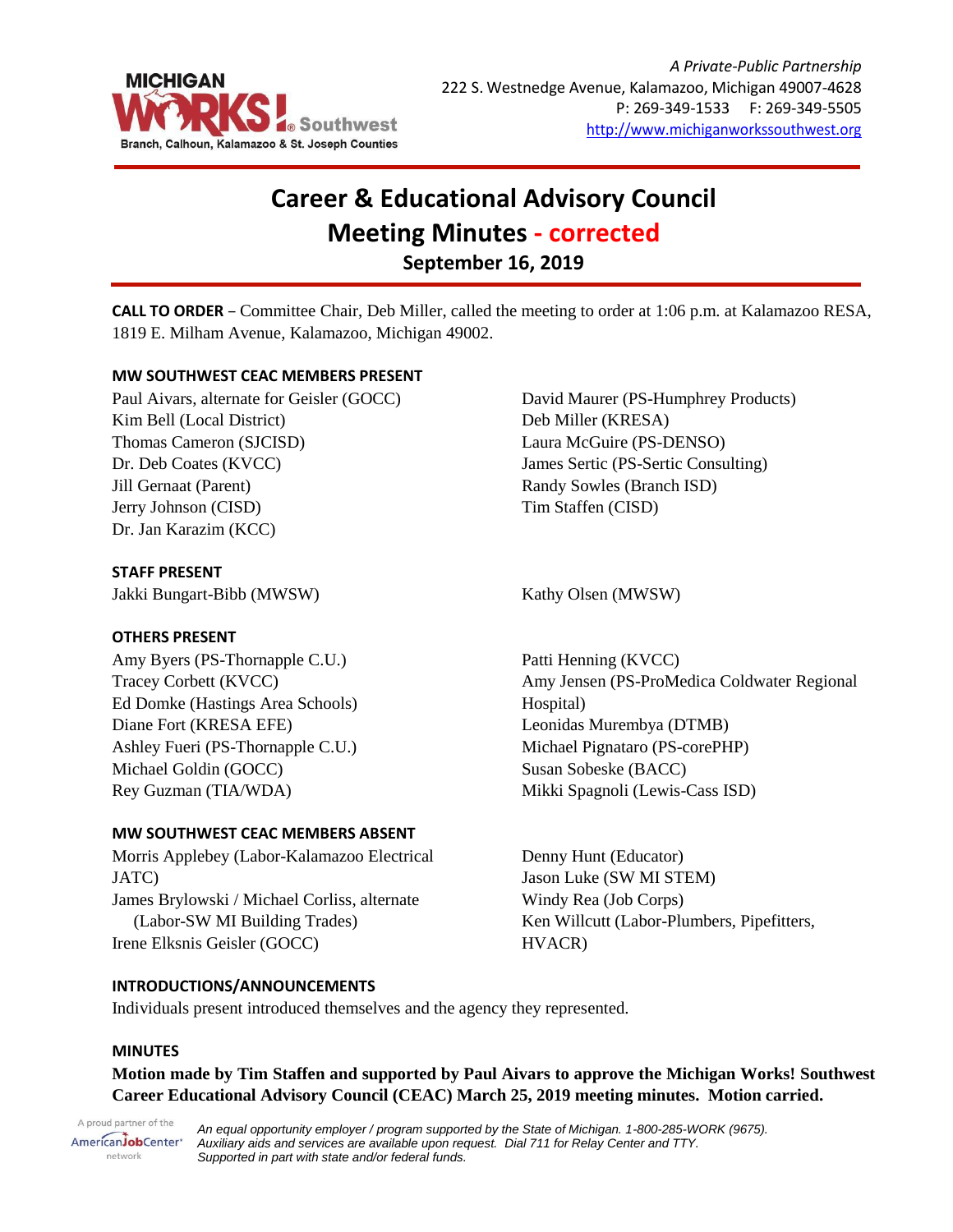## **CEAC MEMBERSHIP UPDATE**

The current roster for the Michigan Works! Southwest CEAC was shared with attendees. Kathy Olsen requested that members review their contact information and note any changes on the routed copy.

Kathy Olsen reported the CEAC previously recommended nominations for the education representatives that serve on the Michigan Works! Southwest Workforce Development Board. She reported current education representatives are Kris Jenkins, Branch Intermediate School District; Randy Sowles, alternate for Ms. Jenkins; and Mark O'Connell, President Kellogg Community College.

It was noted that the post-secondary representative, Mark O'Connell would be retiring at the end of 2019 and perhaps the vacancy could be filled with his replacement or one of the other college presidents in the Michigan Works! Southwest area.

**The consensus of members present was to recommend the continued appointment of Kris Jenkins, with Randy Sowles as her alternate as an education representative on the Michigan Works! Southwest Workforce Development Board.**

## **PRESENTATION: COMPREHENSIVE LOCAL NEEDS ASSESSMENT – LABOR MARKET INFORMATION**

Deb Miller reported Perkins V Reauthorization requires a Comprehensive Local Needs Assessment (CLNA). She explained that the purpose of the CLNA is to assist K-12 and community colleges with the alignment of Career Technical Education (CTE) programs and in determining how the funds will be spent. Dr. Leonidas Murembya from the State of Michigan's Department of Technology, Management and Budget, Bureau of Labor Market Information and Strategic Initiatives presented LMI data for Southwest Michigan. Using the crosswalk for the Classification of Instruction Programs (CIP) to Standard Occupational Classification (SOC) codes, for both the secondary and post-secondary levels, Dr. Murembya provided information to help start the community conversation related to their Perkins V Strategic Plans. For each category he provided regional data on careers by employment size, annual openings and wages; CTE occupations of concern; and in-demand occupations not currently covered by secondary and/or post-secondary education in Southwest Michigan. Members discussed the data presented and additional feedback from the employer representatives in attendance was provided. It was noted that an industry could be declining locally, yet it could be growing immensely elsewhere and thus training would be justified. It was also noted that an industry may not have projected growth; however, it may have high levels of annual openings due to other factors such as actual and projected retirements. One person representing an IT company indicated the on-the-job training for interns at the company he represents is quite different than what is taught in the schools. Manufacturing employers present at the meeting indicated they are hiring for occupations not listed in the data. In summarizing the observations noted, the continuation of CTE programs not included in the data can be justified by listing reasons other than the LMI data provided in the presentation.

The next steps for the Perkins V planning will be to share the LMI information with advisory boards and other business groups during the month of October, gather additional feedback, and summarize the information for the next CEAC meeting which is scheduled for November 4, 2019.

Deb Miller reported the Perkins V application Comprehensive Local Needs Assessment (CLNA) is due biannually with the first one due in December 2019.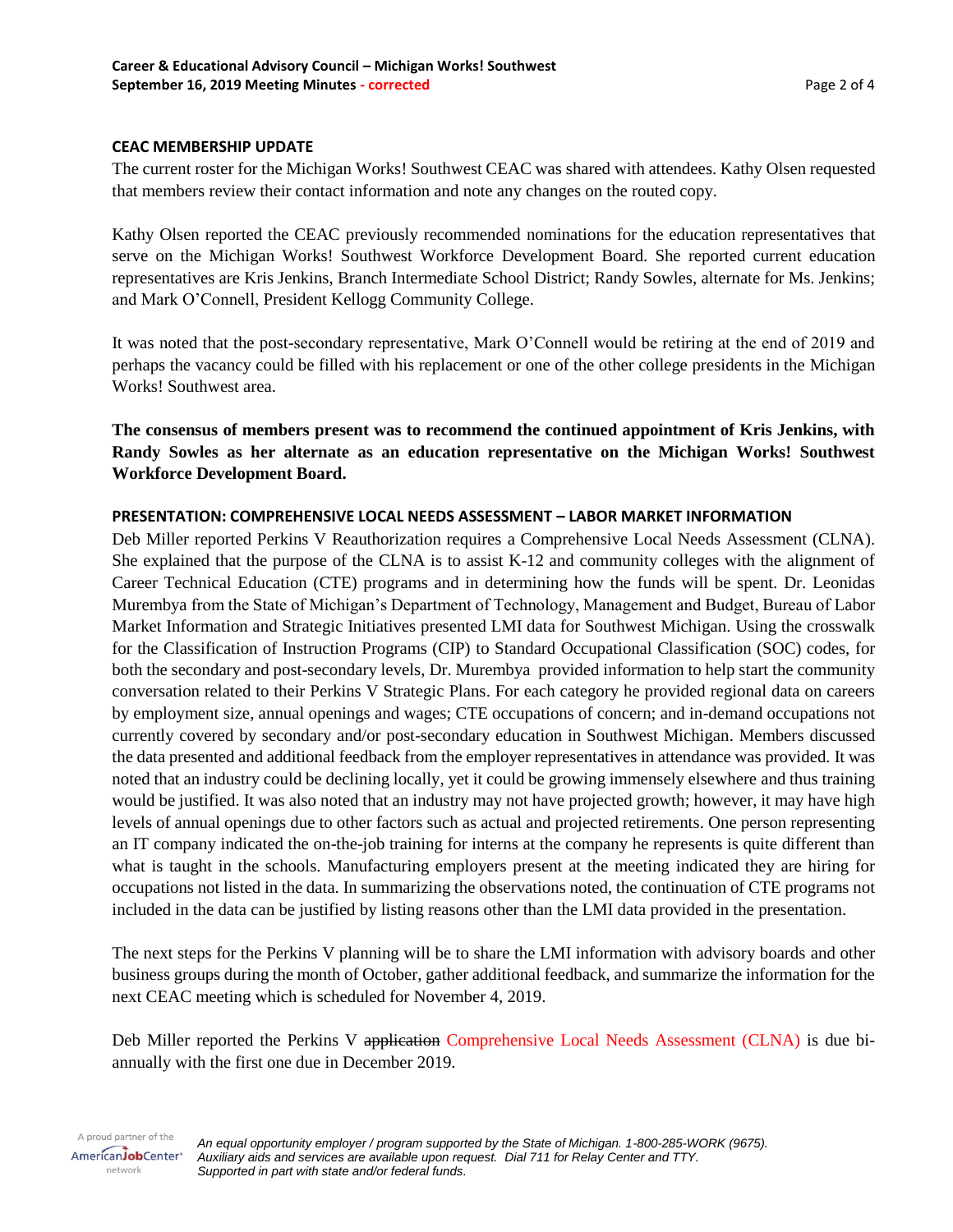#### **Career & Educational Advisory Council – Michigan Works! Southwest September 16, 2019 Meeting Minutes - corrected** Page 3 of 4

Following the meeting, an updated presentation along with supporting documents was provided by Dr. Murembya and the information was emailed to CEAC members and guests.

## **PREPARING FOR THE FUTURE – INNOVATIVE PROJECTS**

Sarah Kerry, Community Engagement Specialist at Goodwill Industries of Central Michigan's Heartland, provided a presentation on the Battle Creek Central High School Career Academies. She reported the career academies are small learning communities within a school where traditional coursework is integrated with workbased learning. The curriculum includes career exploration, soft-skills training and hands-on experiences. The vision is that every student enrolled in an Academy will graduate career, college and community ready. She reviewed the timeline for the development of the career academies that began with an envisioning and framing session in November 2018. This was followed by master planning sessions in December 2018 and January 2019 and the master plan was accepted and approved by Ford Next Generation Learning (NGL) in May 2019. The official designation day and recruitment occurred in July and August 2019. The Academy of Business, Engineering and Industrial Technology includes four pathways: Information Technology, Finance, Business and Engineering & Skilled Trades. The Academy of Health and Human Services includes pathways for Nursing, Health care, Public Safety and Education. The curriculum includes the Michigan Merit Curriculum through the lens of their chosen Academy pathway, specific elective courses chosen by each student and opportunity to earn either college credit and/or an industry recognized credential. Ms. Kerry also reported on the various pathway experiences for each grade level - freshman through senior. She concluded the presentation discussing Academy partnerships, how an organization can get involved and the various levels of commitment. A list of current partners was provided, and it was noted that the list continues to grow as new partners commit. Copies of the brochure for the Battle Creek Central High School Career Academies were distributed at the meeting. Additional information is available at<https://www.battlecreekpublicschools.org/bcchs/careeracademies/> .

## **CEAC METRICS**

Kathy Olsen reported the Michigan Department of Labor and Economic Opportunity – Workforce Development (LEO-WD) will continue to require the reporting of CEAC metrics that includes the number of new registered apprenticeships and the number of career exploration events. She requested that members continue to report the career exploration events to her on a monthly basis.

## **FUTURE MEETINGS**

Deb Miller reported the November 4, 2019 CEAC meeting will be used to report on the community conversations regarding the LMI data and the Perkins V application Comprehensive Local Needs Assessement (CLNA). Members were requested to submit additional topics for the 2020 CEAC meetings.

## **MEMBER UPDATES**

*Kalamazoo Valley Community College (KVCC)* – Dr. Deb Coates distributed flyers promoting the Skilled Trades Expo scheduled for Thursday, October 3, 2019 from 4:00- 7:00 p.m. at the KVCC Advanced Technology Center.

*Adult Education* – Jerry Johnson reported he would email an update on Adult Education He requested that CEAC staff email the report to members and include the information in the meeting minutes.

The information reported is as follows:

Branch Intermediate School District (ISD) applied and was selected to be an approved provider of adult education in Branch County. This was the result of a Request for Proposal (RFP) that was facilitated in

A proud partner of the *An equal opportunity employer / program supported by the State of Michigan. 1-800-285-WORK (9675).* AmericanJobCenter\* *Auxiliary aids and services are available upon request. Dial 711 for Relay Center and TTY.* network *Supported in part with state and/or federal funds.*